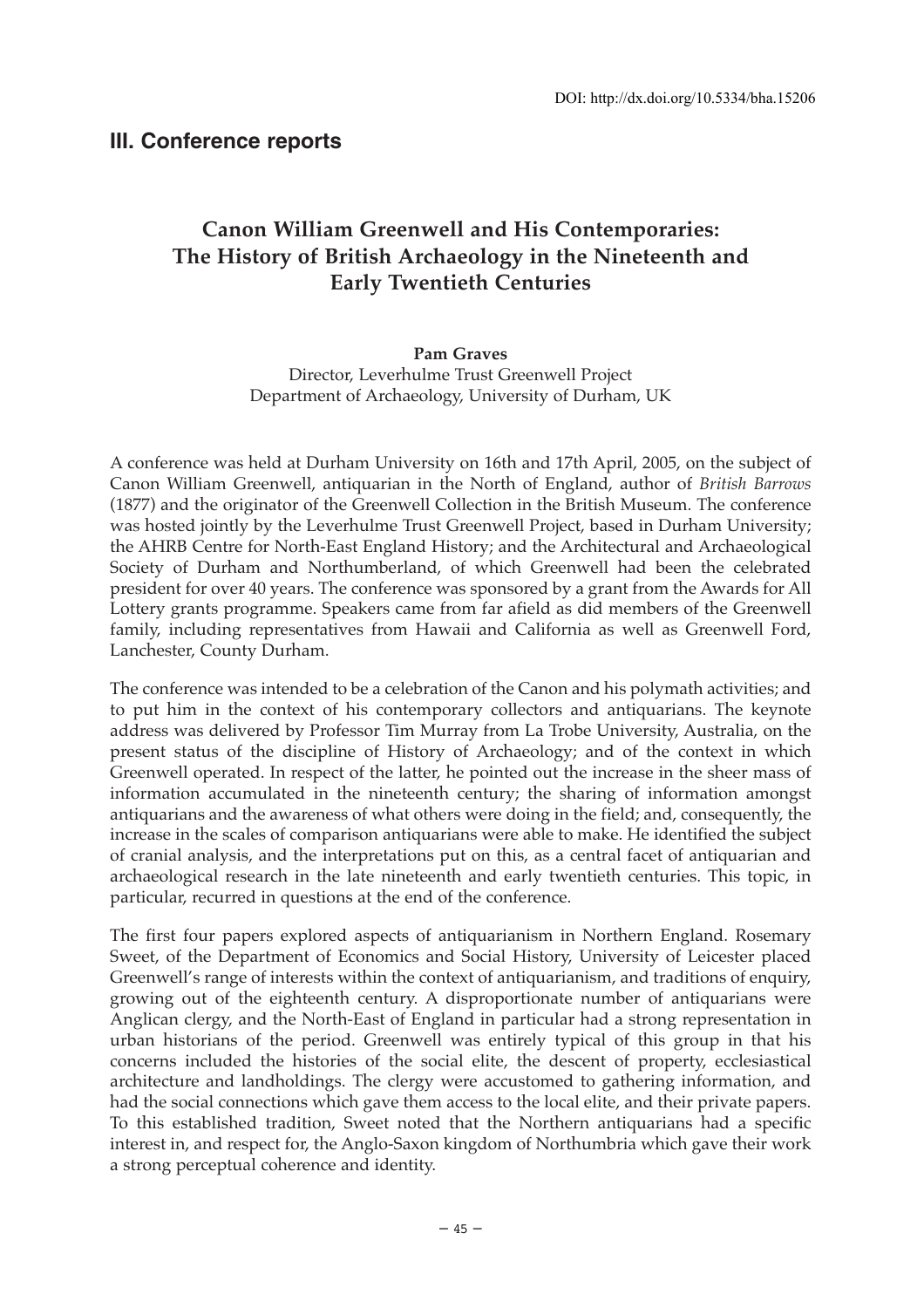The two following papers looked at antiquarianism in geographical areas bordering Greenwell's Durham and Northumberland. Both considered the tensions between antiquarian preoccupations and the rapid industrialisation of these parts of England, formerly predominantly agricultural. In "Stones and Starfish – Greenwell and the rise of the antiquary in nineteenth century Cumbria", Steve Dickinson, an Archaeology Consultant, placed Greenwell's work in the context of late nineteenth century Cumbria and Victorian social reform, looking at how antiquarian activities and classification acted both as a motivation towards, and restriction of, the development of archaeological science. Blaise Vyner, also an Archaeological Consultant, but working in the Tees Valley, considered antiquarianism in nineteenth-century Cleveland and north-east Yorkshire. Pre-eminent amongst these antiquaries, was Canon Atkinson of Danby, who assisted Greenwell in the excavation of several Bronze Age burial mounds. Three groups of antiquaries were identified – churchmen; a group who called themselves the "Cleveland Bards"; and men from the new industrial town of Middlesbrough. Their interests focused particularly in the excavation of Bronze Age barrows and were justified variously in the identification of a pagan, barbaric and uncivilised past. Vyner juxtaposed these ideas with the context of the new iron and steel industries along the lower Tees.

The contribution of other regionally important antiquarians, contemporary with Greenwell, was discussed by Rob Young, Archaeologist with the Northumberland National Park Authority. He argued that the work of George Tate, William Hilton-Dyer Longstaffe, David Dippie Dixon and Henry Maclaughlin, in particular deserved resurrection and reassessment. In his opinion, all of these made contributions that were equally as important as Greenwell's yet their work has not received the recognition that it should have. Longstaffe, especially, had a range of interests, depth of knowledge and erudition to equal Greenwell. Young returned to the theme of the hold that Saxon Northumbria seemed to have maintained over the imaginations of these men, providing a geographical and historical framework for much of their activity.

Two papers dealt with the adoption of The Three Age system in Britain and Ireland, both arguing that the process was neither immediate nor straightforward. C. Stephen Briggs (Llanrhystud, Ceredigion, Wales) argued that, despite milestones like Daniel Wilson's *Prehistoric Scotland* (1851) resistance to the Three Age System persisted in Britain until well after the publication of Lubbock's *Prehistoric Times* in 1865. Briggs discussed some of the personalities, institutions and motives which underpinned the transmission and acceptance of the Three Age System, including the identity of the old antiquaries and the new archaeologists; their collecting activities and scholarship; and the contexts of nationalism and politics. Peter Rowley-Conwy, of the Department of Archaeology, University of Durham, considered that The Three Age System gained partial acceptance in 1860–65 amongst those proposing the new "deep time" palaeolithic, for whom intervening periods provided a link between their period and historical periods. Evenso, many English barrow-diggers remained confirmed opponents of the System. Rowley-Conwy argued that Greenwell's use of the Three Age System in his 1877 book was the main thing that finally led to its general adoption among barrow-diggers.

The first day closed with two papers that looked at aspects of Greenwell's antiquarianism involving the medieval period. Pam Graves, of the Department of Archaeology, University of Durham provided a resume of Greenwell's involvement with the Surtees Society, dedicated to the publication of manuscripts from the region which formerly constituted the ancient kingdom of Northumbria. Greenwell, himself, edited five volumes, including the Boldon Buke, as important to the North as Domesday Book is to the rest of England. Whilst Librarian to Durham Cathedral, Greenwell ordered and analysed the numerous charters and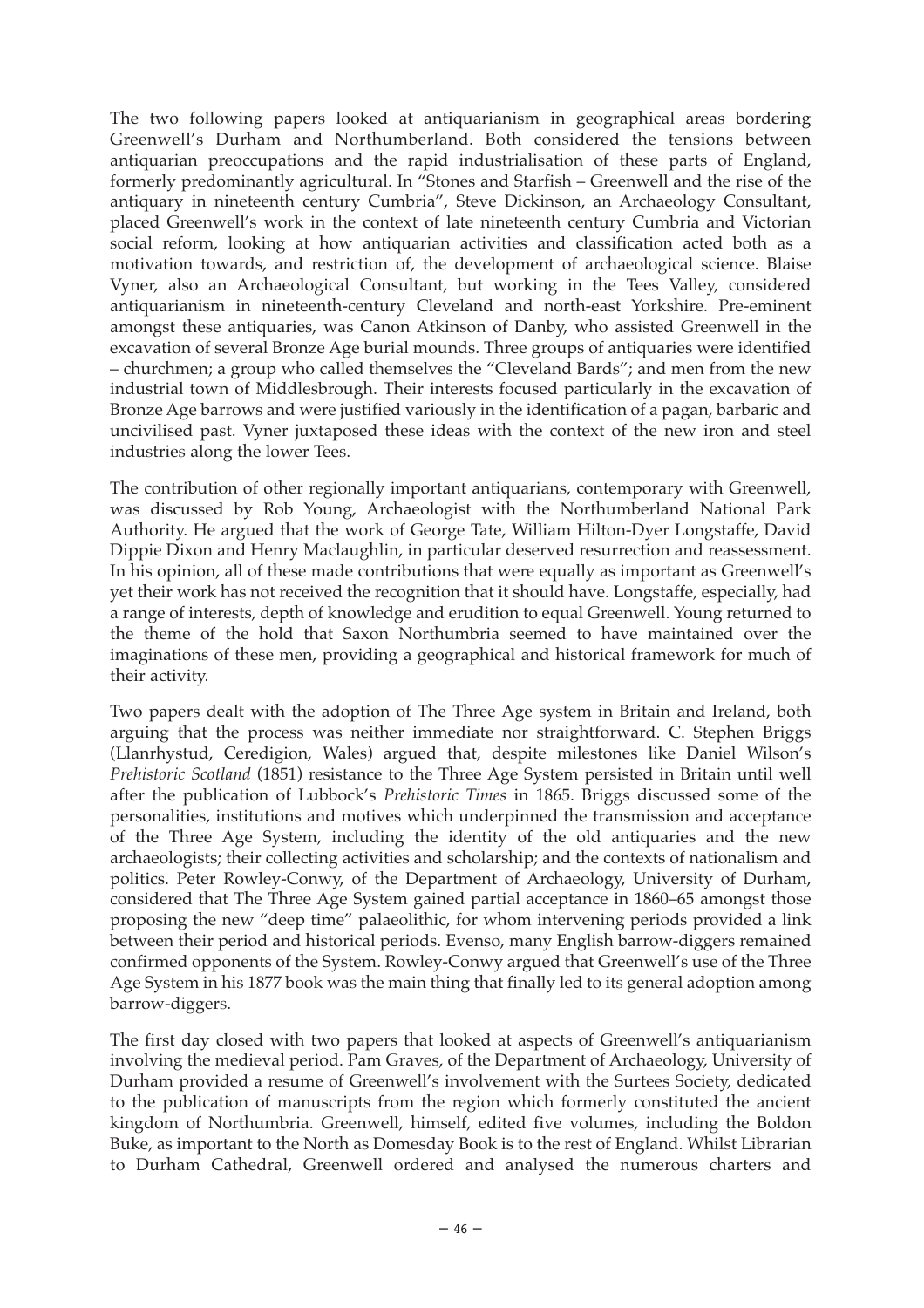muniments of the historically important Priory. Greenwell's passionate opprobrium of the nineteenth century destruction of church architecture and fittings in the name of Gothic Revival "restoration" was examined through a case study. Finally, the Canon's role in the opening and recording of St Cuthbert's grave in Durham Cathedral was touched on as a limited exercise in excavation of a medieval subject. Interestingly, in the light of Tim Murray's identification of the significance of craniology in British antiquarianism, the skulls uncovered within the grave were published with a discussion of their possible racial and historical implications.

Greenwell's role as an architectural historian, and in particular his important study of Durham Cathedral, was analysed by Alexandrina Buchanan, Archivist to The Clothworkers' Company, London. His interpretation of the different types of evidence (textual, structural and comparative) were compared and contrasted with that of Robert Willis, the foremost exponent of the emerging modern discipline, amongst others. By the 1870s, Willis's method was universally accepted. Whilst Greenwell used a significantly large number of Willis's technical terms (mostly Willis's innovations), he did not draw the distinctions in method and interpretation that Willis did. In fact, much of Greenwell's work would have seemed already old-fashioned in the context. Similarly, whereas dating and identification of sources of architectural forms and mouldings by comparison with a range of examples was wellestablished by Willis, Greenwell made few comparisons at all. There is no doubt that Greenwell was passionate about the Cathedral, but he failed to demonstrate any awareness of Durham's overall function as an evolving set of spaces for religious practice: a point that seems strangely at odds with his published opinions elsewhere on the evidence for the worship of past communities lost through over-zealous restoration. That Greenwell was in correspondence with leading figures in the field like Bilson in the late 1890s is attested by unpublished archive uncovered by Anne O'Connor, of the Greenwell Project, Durham University.

The second day of the conference opened with a well-illustrated biography of Greenwell, his immediate family, and his career as a fisherman. Jim Bennett described how, in May 1854 in partnership with James Wright, the celebrated Tweedside fly-tier, Greenwell created the Greenwell's Glory trout fly, which has become world-renowned. Besides Greenwell's collecting and excavating concerns, the conference was reminded of his active interest in civic affairs and the many public offices that he held. One office that Greenwell held for 46 years was that of President of the Architectural and Archaeological Society of Durham and Northumberland, and the present incumbent, Niall Hammond, spoke on the Canon's role in this and other archaeological institutions. He focused on Greenwell's active role in promoting the conservation of historic buildings; and the attitude and position of Greenwell and his contemporaries to the purpose and social membership of North-East archaeological societies.

Having grounded the man in his regional context, the remaining papers looked towards Greenwell's wider activities, connections and contemporaries. In "The Canon and the General", Mark Bowden, Senior Investigator, English Heritage, and the biographer of General Augustus Lane Fox Pitt Rivers, assessed the relationship between the two men. Pitt Rivers, the man who has been called "the father of scientific archaeology" claimed that his "very first lessons as an excavator were derived from Canon Greenwell". Bowden tried to pin down exactly where, when and for how long the two men would have worked together, and how this might affect our view of the development of archaeological thought and technique in the later nineteenth century. Such correspondence as survives suggests a rivalry between the two, particularly where collecting was concerned.

A group of papers allowed a modern assessment of sites originally excavated by Greenwell.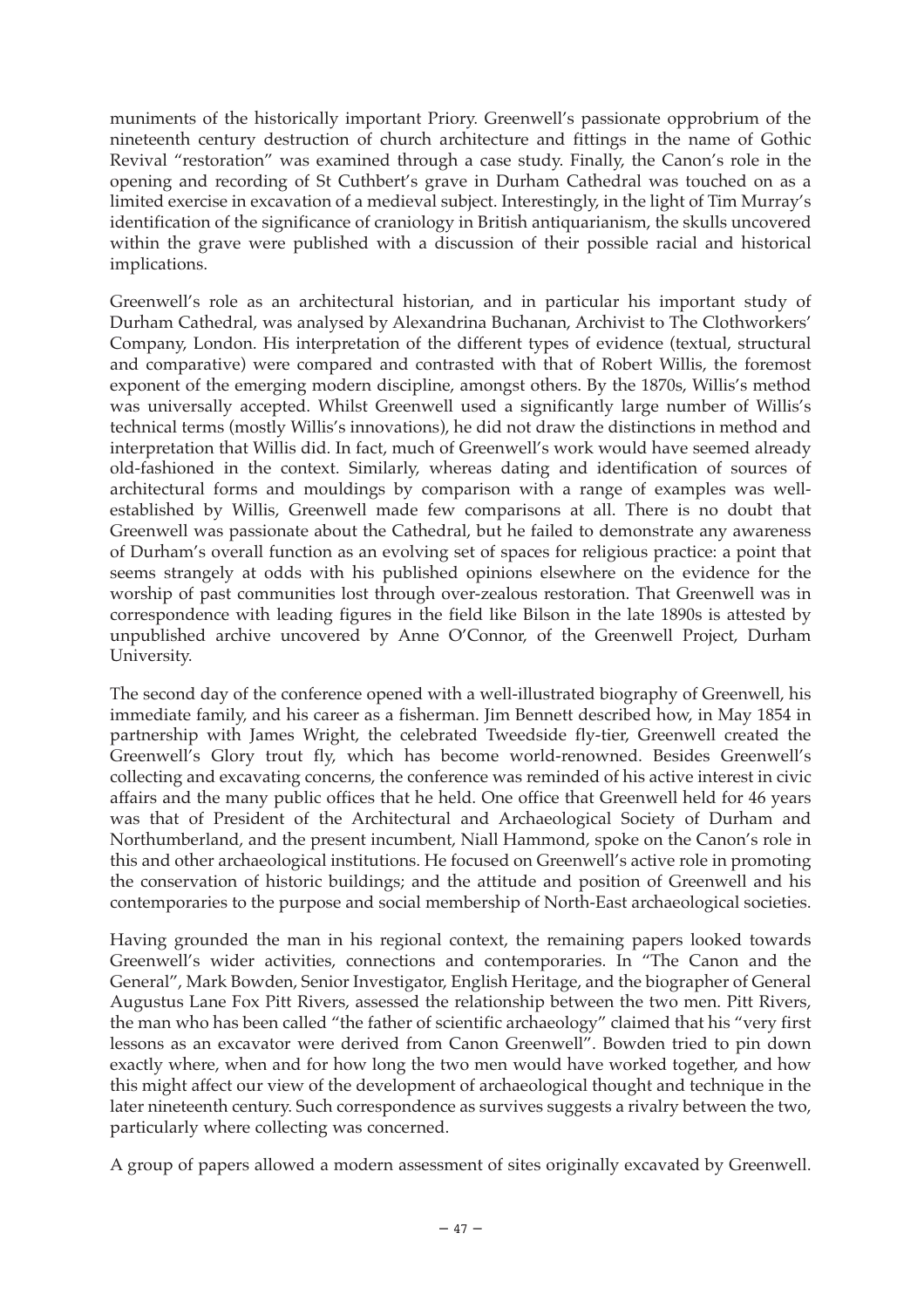Alistair Carty, of Archaeoptics Ltd., and Catherine Tuck, of English Heritage, presented a cutting-edge modern survey and interpretation of Greenwell's Pit, Grimes Graves, Norfolk. Greenwell's pioneering excavation at Grimes Graves advanced understanding of the Neolithic era in many ways. He organised and directed the excavation of the flint mine shaft now known as Greenwell's Pit. His dating of the mine and its surrounding landscape forced considerable changes in thinking about the technologies and knowledge available to Neolithic communities. This talk placed Greenwell's excavation within its historical context and demonstrated the exciting new ways in which the site will be presented to the public using thermal survey techniques and enhanced computer graphics.

The site of the Seven Sisters round barrow, on Copt Hill, County Durham was excavated by Greenwell and T. W. U. Robinson in September 1877, and published by C. T. Trechmann in 1914. It was re-excavated by the Friends of Copt Hill, directed by Jacqui Hutton, (now Cambridge Archaeology Unit), in 2003. A paper recounting this re-excavation was presented to the conference. Besides elucidating, in modern terms, the sequence of activity on the site from the Mesolithic to Iron Age, the re-excavation identified Greenwell's method of digging. From the start, lines of stones began to appear within the barrow, and these have been interpreted as Greenwell's revetment walls. His team excavated vertically through the mound from the south towards the centre, constructing walls behind them as they moved forward. A cist was also found, but the absence of artefacts suggested that it had been opened by Greenwell, and the 1877 trench had been widened to investigate it. Small flints were recovered from areas disturbed by Greenwell's trench, and the majority of bones were small, evidently missed by Greenwell. It was not possible to locate the eastern and northern extents of the 1877 trench in the 2003 season.

Greenwell's exploration of Heathery Burn Cave, and the implication of his work in the development of our understanding of metalwork hoards and deposits was discussed by Anthony Harding, of the Department of Archaeology, Exeter University. A further contribution from Harding considered Greenwell's annotations to his copy of Bateman's *Ten Years Digging* (1861).

Greenwell was responsible for collecting a large number of important fragments of Anglo-Saxon and Viking-period sculpture from the north of England, and this formed the basis of the modern British Academy/AHRC Corpus of Anglo-Saxon Stone Sculpture. (Conference delegates were able to view these stones at the evening reception held in the Monks' Dormitory of Durham Cathedral). Derek Craig, who is a Researcher for the Corpus based in the University of Durham, discussed the Canon's collecting strategy as part of his commitment to rescuing aspects of the Christian heritage of Northumbria which were threatened with destruction by the restorations of the Gothic Revival. An example of historical "buck-passing" was exposed in discussion earlier in the day. Greenwell's supposedly cavalier treatment of the Bewcastle Cross had been identified in Mark Bowden's paper as a bone of contention between the General, the first Inspector of Ancient Monuments for England, and Canon. Derek Craig was able to correct the impression that Greenwell had been the culprit; the circumstantial evidence was that a third party must have been trying to deflect blame from himself.

Two papers towards the end of the conference allowed participants to compare Greenwell with two of his contemporaries in Oxford. Megan Price, of Wolfson College, Oxford, spoke on George Rolleston (1829–1881), who like Canon Greenwell, could be called a polymath. During the 1860s and 70s Rolleston became involved in a number of archaeological excavations, amongst them the continuation of J. Y. Akerman's work at a local quarry, eventually published as *Researches and Excavations Carried on in an Ancient Cemetery at Frilford*. In July